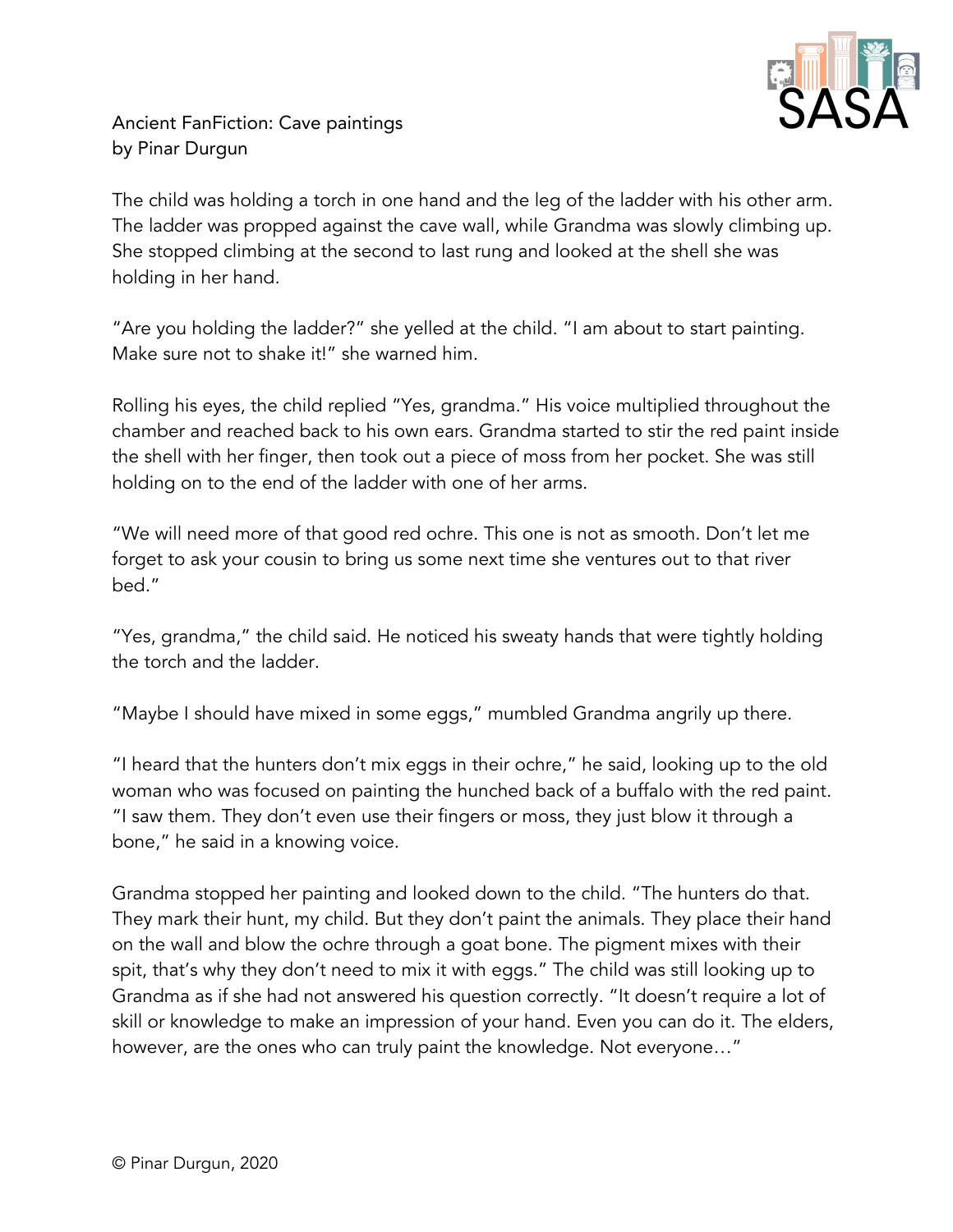

"...can do what you do," interrupted the child. He heard this so many times. "I rather be a hunter than paint these animals and talk about knowledge with those annoying kids."

Grandma was not offended. "Well if you hold your spear like you are holding that ladder, you won't be a very good hunter," she said smiling as the ladder wobbled. "Now hold that ladder steadily."

"Yes, grandma."

"When I am finished, I will tell you about buffalo so maybe one day you can hunt one and mark your hunt here next to my paintings. How does that sound?" The child smiled. "But first hold the torch closer to me so I can see what I am painting. And keep the ladder steady!"

"Yes, grandma!"

## Context:

Paintings made by Homo sapiens appear in caves around 40,000 years ago. During this time period humans were hunter-gatherers and they dwelled in temporary shelters and caves. Recent evidence suggests that Neanderthals created cave paintings before Homo sapiens. Ochre and charcoal were used to paint the images on cave walls. What inspired me to write this story was how my students created their own "cave paintings" mixing different materials with ochre to find the best formula of paint that works on stone surfaces. In the story, I wanted to highlight women's role in their groups, as caretakers, as teachers, and as artists.

## Resources:

Read more about cave paintings and ochre here: <https://www.livescience.com/64138-ochre.html>

Information about the role of grandmas in human evolution:

[https://www.smithsonianmag.com/science-nature/new-evidence-that-grandmothers-we](https://www.smithsonianmag.com/science-nature/new-evidence-that-grandmothers-were-crucial-for-human-evolution-88972191/?utm_source=facebook.com&utm_medium=socialmedia) [re-crucial-for-human-evolution-88972191/?utm\\_source=facebook.com&utm\\_medium=](https://www.smithsonianmag.com/science-nature/new-evidence-that-grandmothers-were-crucial-for-human-evolution-88972191/?utm_source=facebook.com&utm_medium=socialmedia) [socialmedia](https://www.smithsonianmag.com/science-nature/new-evidence-that-grandmothers-were-crucial-for-human-evolution-88972191/?utm_source=facebook.com&utm_medium=socialmedia)